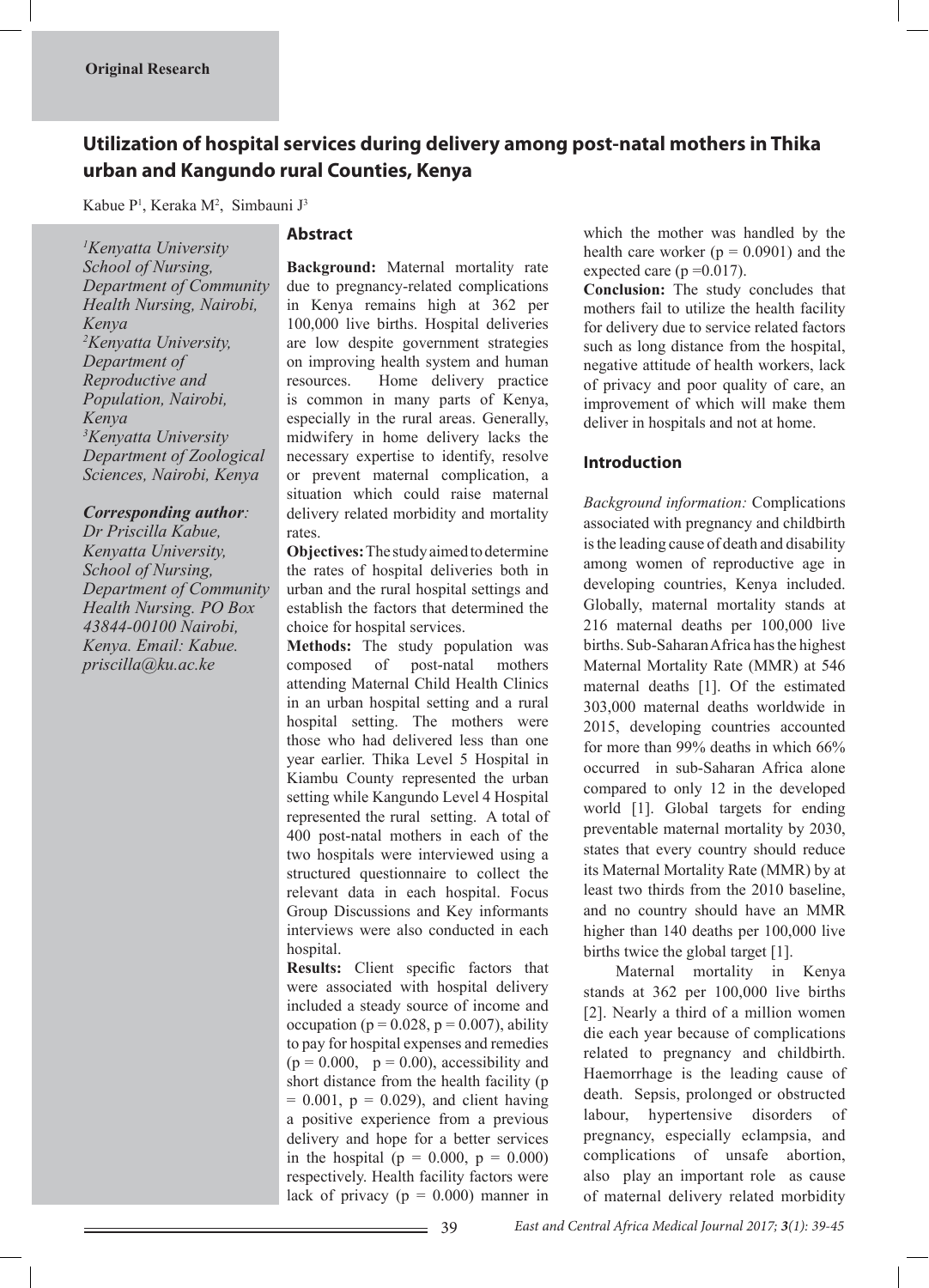and mortality [3]. The complications could be prevented in many cases if the mothers were all attended to by skilled health workers in health facilities during labour. However, only 62% of births in Kenya are attended by a skilled attendant and 61% utilize health facilities [2] despite introduction of free maternity services in Kenya in June 2013 [4].

 Traditional Birth Attendants (TBAs) play a vital role in home labour deliveries despite the government policy that, TBAs are not recognized as skilled attendants and should refer mothers to the hospital. For example, in Machakos County, Traditional Birth Attendants (TBAs) attended to over 200 pregnant women over a period of 5 years by 2014 [5].

 Despite the decrease of MMR from 488 in 2009 to 362 in 2014 Kenya was categorized as having made insufficient progress by the Millennium Developed Goals 1990 to 2015 which aimed at reducing MMR by 75%. The Sustainable Development Goals aims to achieve global MMR of 70 maternal deaths by 2030. Therefore, it cannot be overemphasized that TBAs contributes to the increase in MMR in the country especially in the rural areas where their services becomes handy in times of economic difficulties. Reducing maternal mortality requires a sustained, long-term commitment and the involvement of a range of partners. Hospital deliveries lead to a reduction in maternal morbidity and mortality.

*Objectives:* The study aimed to determine the rates of hospital deliveries both in urban and the rural hospital settings and establish the factors that determined the choice for hospital services.

#### **Materials and Methods**

This was a cross sectional quantitative and descriptive survey. Thika Level 5 Hospital was the urban setting and Kangundo County Hospital the rural setting. The study population included all postnatal mothers attending MCHC in each hospital who had delivered less than one year earlier, irrespective of the place of delivery.A total of 400 mothers were interviewed from each hospital.

Data was analyzed using SPSS version 16 for windows. Descriptive and inferential statistics were used in the study.

#### **Results**

Obstetric history of a total of 800 women from both urban and rural hospitals indicated that an overall 79.6% of the women delivered in the hospital and 20.6% delivered at home. Considering the two regions 281 (70.2%) of the mothers in Kangundo delivered in the hospital and 29.8% delivered at home while in Thika this was 88.5% and 11.5% respectively (Table 1).

**Table 1**: Pattern of obstetric hospital or home deliveries both in urban and rural hospitals

| Place of delivery | Hospital              |                              |                                |  |  |
|-------------------|-----------------------|------------------------------|--------------------------------|--|--|
|                   | Kangundo              | Thika                        | Total                          |  |  |
|                   | $(n = 400)$<br>$(\%)$ | $(n = 400)$<br>$\frac{0}{0}$ | $(N=800)$<br>$( \frac{0}{0} )$ |  |  |
| Hospital          | 281 (70.2)            | 354 (88.5)                   | 635 (79.4)                     |  |  |
| Home              | 119(29.8)             | 46(11.5)                     | 165(22.6)                      |  |  |

 Considering levels of education, a higher proportion of those with low levels of formal education in the rural area delivered at home compared to those in the urban area (Table 2). Data on occupation in Kangundo Hospital indicated that utilization of hospital services was lowest in housewives (67%) and those with no specific job  $(66.3\%)$  but increased with self-employment  $(81.8\%)$ and formal employment (88.9%). However, proportion of hospital deliveries in Thika was (89.9%) for housewives and (92%) for self-employed respectively.

 Results of factors related to the size of the house indicated that the proportion of hospital utilization was higher in the urban dwellers than in those dwelling in the rural houses. Those living in self-contained houses had the highest frequency of hospital deliveries (98.3% in Thika and 91.7% in Kangundo respectively (Table 2).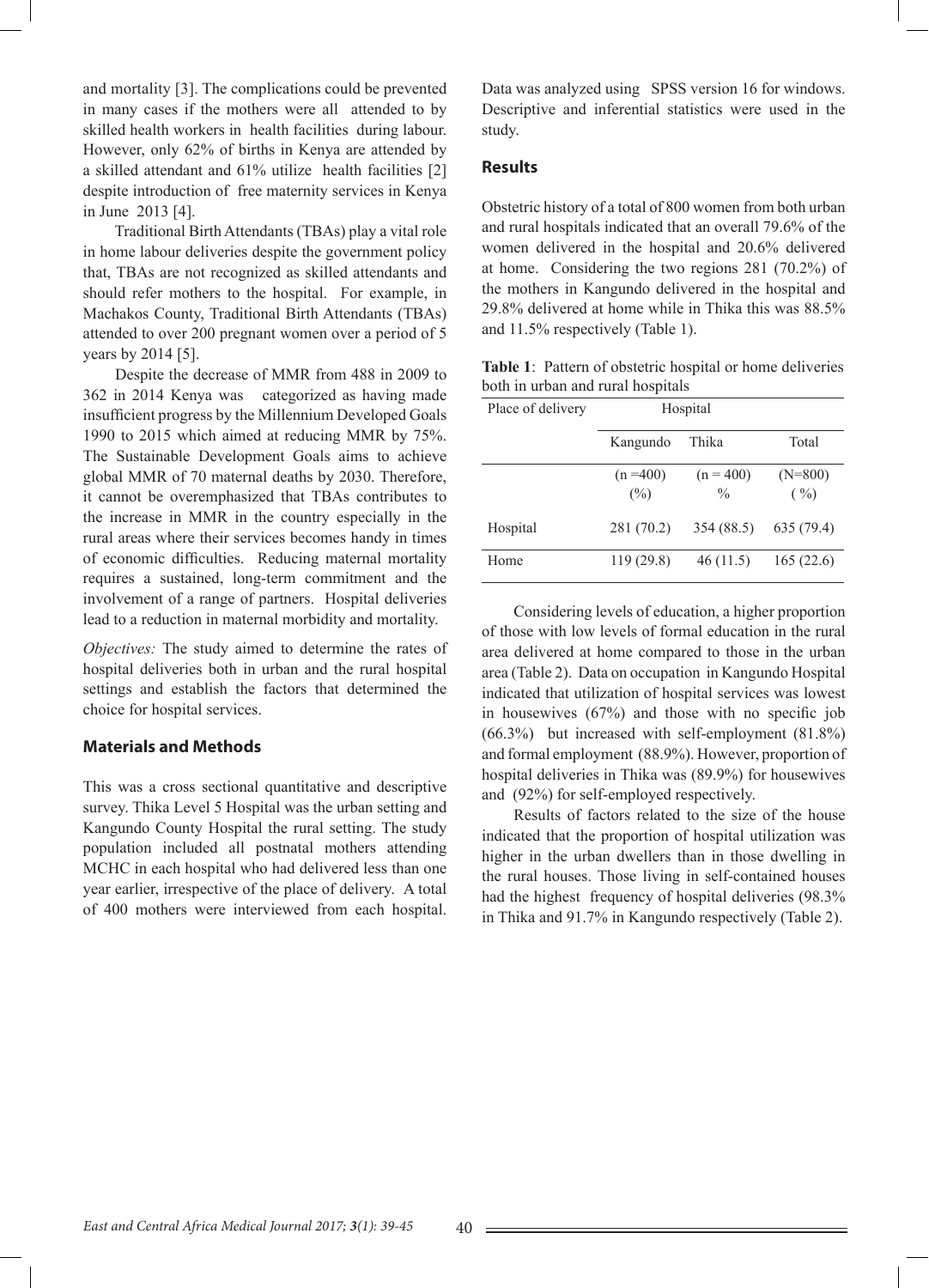|                              | Place of delivery |        |                |      |                |               |        |                |        |                  |  |
|------------------------------|-------------------|--------|----------------|------|----------------|---------------|--------|----------------|--------|------------------|--|
|                              | Thika             |        |                |      | Kangundo       |               |        |                |        |                  |  |
|                              | Hospital<br>Home  |        |                |      |                | Hospital Home |        |                |        |                  |  |
| <b>Education</b> level       | (n)               | $(\%)$ | (n)            |      | $\overline{p}$ | (n)           | $(\%)$ | (n)            | $(\%)$ | $\boldsymbol{p}$ |  |
| Primary                      | 145               | 85.3   | 25             | 14.7 | 0.45           | 129           | 61.4   | 81             | 38.6   | 0.00             |  |
| Secondary                    | 168               | 88.9   | 21             | 11.1 |                | 125           | 79.1   | 33             | 20.9   |                  |  |
| Tertiary                     | 40                | 97.6   | $\mathbf{1}$   | 2.4  |                | 27            | 84.4   | 5              | 15.6   |                  |  |
| Occupation of mother         |                   |        |                |      |                |               |        |                |        |                  |  |
| Housewife                    | 222               | 89.9   | 25             | 10.1 | 0.007          | 146           | 67     | 72             | 33     | 0.028            |  |
| Employed                     | 81                | 92     | $\overline{7}$ | 8.0  |                | 54            | 81.8   | 12             | 18.2   |                  |  |
| Formal employment            | 50                | 76.9   | 15             | 23.1 |                | 16            | 88.9   | $\overline{2}$ | 11.1   |                  |  |
|                              |                   |        |                |      |                |               |        |                |        |                  |  |
| Others                       |                   |        |                |      |                | 65            | 66.3   | 33             | 3.7    |                  |  |
| Size of house                |                   |        |                |      |                |               |        |                |        | 0.62             |  |
| One room                     | 189               | 86.3   | 30             | 13.7 | .002           | 37            | 80.4   | 9              | 19.6   |                  |  |
| Two rooms                    | 104               | 95.4   | 5.0            | 4.6  |                | 80            | 65     | 43             | 35     |                  |  |
| Self-contained               | 26                | 96.3   | 1.0            | 27   |                | 11            | 91.7   | $\mathbf{1}$   | 8.3    |                  |  |
| Others                       | 34                | 75.6   | 11             | 24.4 |                | 153           | 69.9   | 66             | 30.1   |                  |  |
| Gestation 1st clinic (weeks) |                   |        |                |      |                |               |        |                |        |                  |  |
| < 16                         | 65                | 84.4   | 12             | 15.6 | 0.36           | 54            | 79.4   | 14             | 20.6   | 0.14             |  |
| $16 - 24$                    | 139               | 89.7   | 16             | 10.3 | 174            | 72.2          | 67     | 27.8           |        |                  |  |
| $28 - 32$                    | 131               | 91.6   | 12             | .4   |                | 43            | 62.3   | 26             | 37.7   |                  |  |
| $>$ 36                       | 16                | 84.2   | 3.0            | 15.8 |                | 7.0           | 43.8   | 9.0            | 50.3   |                  |  |
| Clinic attendance            |                   |        |                |      |                |               |        |                |        |                  |  |
| None/once                    | 15                | 71.4   | 6.0            | 28.6 |                | 6.0           | 31.6   | 13             | 68.4   | 0.00             |  |
| Twice                        | 52                | 96.3   | 2.0            | 3.7  |                | 25            | 61.1   | 16             | 39.1   |                  |  |
| Thrice                       | 81                | 88     | 11             | 12   | 0.026          | 89            | 64.5   | 38             | 35.5   |                  |  |
| Four and above               | 208               | 88.4   | 27             | 11.6 | 181            | 77.7          | 52     | 23.3           |        |                  |  |

**Table 2**: Client socio-demographic factors influencing place of delivery in Thika and Kangundo hospitals

 For the factors related to health facilities and the mothers views on the attitude of the healthcare givers only 17% of the mothers in Kangundo and 22.5% in Thika reported that they were handled in a friendly manner while 5.1% and 34.2% in Kangundo and Thika reported that they were handled harshly, respectively (Figure 1) but there was no significant difference.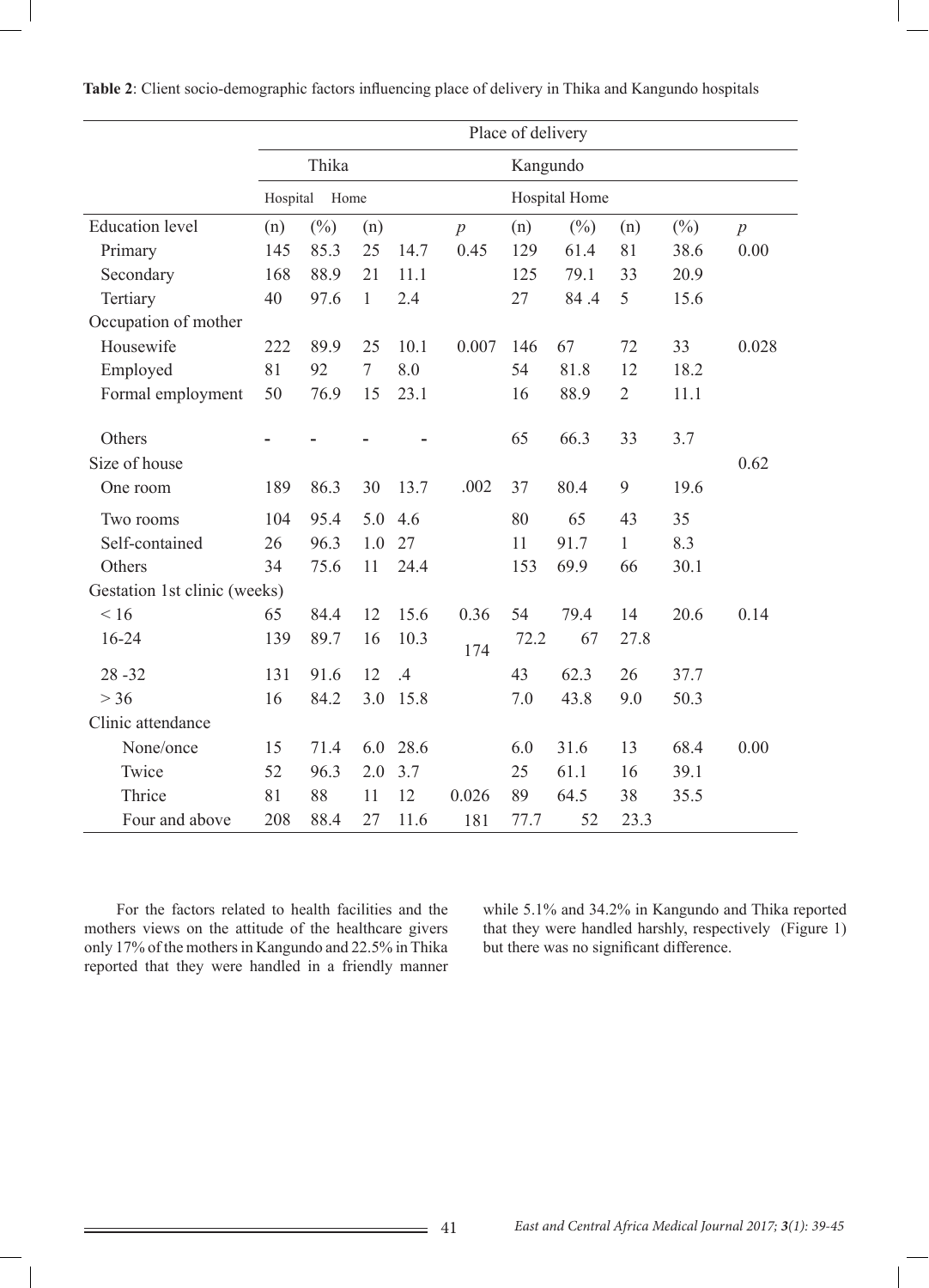

**Figure 1**: Views of the mothers on the attitude of healthcare givers during hospital deliveries services

 The attitude of health workers during hospital deliveries and the condition of the hospital were assessed by the mothers (Table 3). The way the health worker was viewed by the mothers was statistically significant in Kangundo Hospital only. A hospital being seen as a comfortable place to deliver was significant in Kangundo only  $\chi^2$  = 96.8, df =1: p = 0.000. In Kangundo utilization of hospital delivery was associated with the feeling of the mother whether hospital was a comfortable place for delivery or not.

 Mothers were asked about the attitude of health workers during hospital deliveries, if it was comfortable to deliver in hospital**,** the distance to the hospital from their homes, the question of transport money to hospital for delivery and if previous delivery in hospital influenced later choices (Figure 2).

Having money to go to the hospital and pay for services was statistically associated with hospital delivery in Kangundo ( $P = 0.001$ ). Utilization of hospital for delivery was associated with whether the mother had money to pay for the services or not in both hospitals. Distance from the health facility was found to be statistically significant in Kangundo  $\chi^2 = 15.9$ , df=3: p = 0.001 and Thika  $\chi^2 =$ 9.0,  $df=3$ :  $p = 0.029$ . Utilizing the hospital for delivery services in Kangundo was associated with the distance from the mothers' home to the hospital.

 Previous hospital delivery was statistically significant with present hospital delivery. Utilizing the hospital for delivery was associated with the mother having delivered in a hospital earlier in both Thika and Kangundo Hospitals respectively  $\chi^2 = 238.3$ , df=1:  $p = 0.000$  District hospital  $\chi^2$  = 13.3, df=1: p = 0.000 (Table 3).

| Table 3: Client oriented factors on healthy facility that determine hospital delivery |  |  |
|---------------------------------------------------------------------------------------|--|--|
|                                                                                       |  |  |

|                |                                    |        |                |        | Place of delivery |          |        |      |        |                  |  |
|----------------|------------------------------------|--------|----------------|--------|-------------------|----------|--------|------|--------|------------------|--|
|                | Thika                              |        |                |        |                   | Kangundo |        |      |        |                  |  |
|                | Hospital                           |        | Home           |        |                   | Hospital |        | Home |        |                  |  |
|                | Attitude of health workers         |        |                |        |                   |          |        |      |        |                  |  |
|                | (n)                                | $(\%)$ | (n)            | $(\%)$ | $\cal P$          | (n)      | $(\%)$ | (n)  | $(\%)$ | $\boldsymbol{p}$ |  |
| Friendly       | 64                                 | 97     | $\overline{2}$ | 3      | 0.053             | 36       | 85.7   | 6    | 14.3   | 0.006            |  |
| Acceptable     | 96                                 | 93.3   | $\tau$         | 6.8    |                   | 217      | 70.5   | 91   | 29.5   |                  |  |
| Not interested |                                    | 84.4   | 12             | 15.6   |                   | 14       | 70.0   | 6    | 30.0   |                  |  |
| Harsh          | 115                                | 89.8   | 13             | 10.2   |                   | 14       | 58.0   | 10   | 42.0   |                  |  |
|                | Hospital delivery comfortable      |        |                |        |                   |          |        |      |        |                  |  |
| Yes            | 171                                | 88.6   | 22             | 11.8   | 0.43              | 270      | 80.6   | 65   | 19.4   | 0.001            |  |
| N <sub>o</sub> | 181                                | 89.2   | 22             | 10.8   |                   | 10       | 17.2   | 42   | 82.8   |                  |  |
|                | Have money to go to the hospital   |        |                |        |                   |          |        |      |        |                  |  |
| Yes            | (n)                                | 92.3   | 22             | 7.7    | 0.001             | 231      | 85.6   | 40   | 14.8   | 0.001            |  |
| N <sub>o</sub> | 64                                 | 81     | 20             | 19     |                   | 49       | 40.8   | 71   | 59.2   |                  |  |
|                | Distance from health facility (Km) |        |                |        |                   |          |        |      |        |                  |  |
| One            | 65                                 | 92.9   | 7.0            | 7.1    | 0.029             | 60       | 81.1   | 14   | 18.9   | 0.001            |  |
| Two            | 115                                | 85.7   | 5,0            | 14.3   |                   | 51       | 86.4   | 8.0  | 13.6   |                  |  |
| Three          | 52                                 | 98.1   | 1.0            | 1.9    |                   | 37       | 68.5   | 17   | 31.5   |                  |  |
| >4             | 170                                | 85.4   | 29             | 14.6   |                   | 132      | 63.8   | 75   | 36.2   |                  |  |
|                | Previous delivery in a hospital    |        |                |        |                   |          |        |      |        |                  |  |
| Yes            | 314                                | 91.5   | 29             | 8.5    | 0.001             | 276      | 89.9   | 31   | 10.1   | 0.001            |  |
| N <sub>0</sub> | 18                                 | 69.2   | 8.0            | 30.8   |                   | 4.0      | 4.7    | 82   | 95.3   |                  |  |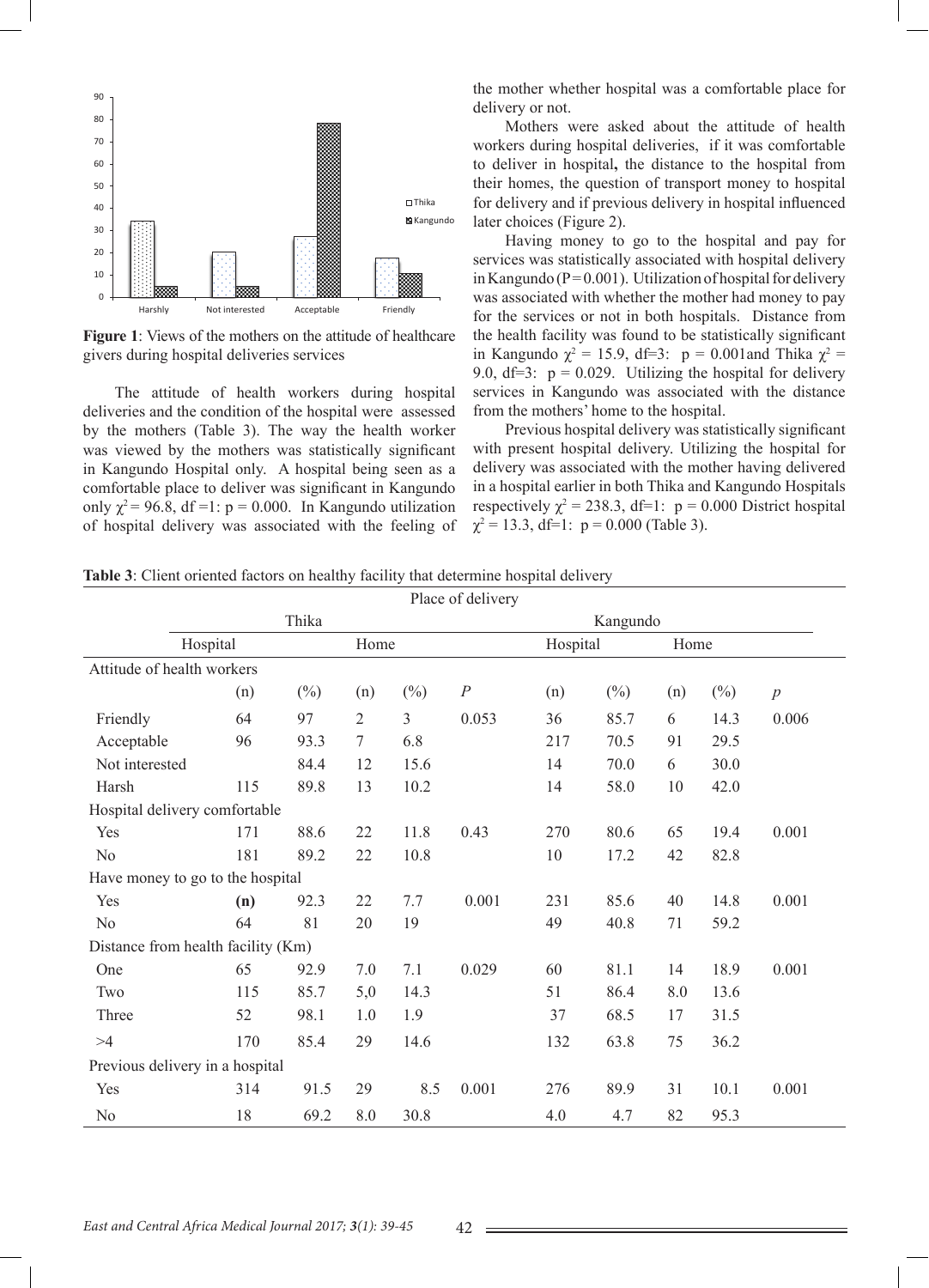In terms of cleanliness of the hospital (floor, bed sheets and instruments used) and the state of the health workers 98.6% of the mothers in Kangundo reported the hospital to be clean compared to only 35.1% in Thika. Concerning the workers, 30.9% in Kangundo and 56.4% in Thika reported that the health workers looked overworked and tensed (Figure 2).



**Figure 2**: Client assessment of health care services during delivery

 Figure 3 details the areas in which the mothers felt they should be improved or rectified to make the choice of hospital delivery more favourable. Majority of the respondents from both Kangundo and Thika recommended increased number of workers 71 (26.2 %) and 94 (27%) respectively. Taking health facility closer to the community was also important.



**Figure 3**: Mothers view on the areas which required improvement in order to attract more hospital deliveries.

#### **Discussion**

Majority (79.6 %) of the mothers in the study reported to have delivered in the hospital a figure that is higher than the national average in Kenya where only 61% births took place in hospital [2]. Considering the two regions a higher percentage of mothers in the urban area delivered in the hospital compared to the mothers in the rural area but there was no significant difference  $(P = 0.000)$ .

 Majority of the women attending the post natal clinic reported to have delivered in the hospital but significantly low number of women delivered in Kangundo Hospital

than in Thika Hospital  $(P = 0.000)$ . Considering that the study was conducted in the hospital setting those who had delivered in the same hospital were likely to come back for postnatal check-up and immunization a factor that could explain the contrast with the Kenya Demographic and Health Survey **(**KDHS 2014 data where only 61% of women delivered in health facilities [2]. Hospital deliveries were significantly higher in Thika (86.5%) than (70.2%) in Kangundo ( $P < 0.001$ ). The higher number of home deliveries in Kangundo (29.8%) could be associated with low rural socioeconomic status, long distance from home to hospital and the fact that TBAs were readily available whereas more mothers could access hospital services in Thika, an economically advantaged and better educated, urban area.

 Similar observations were reported in Burkina Faso in which 72% of women delivered in the hospital [7] but the rates were slightly higher than the ones recorded in Kangundo and lower than the ones in Thika. This could be attributed to the fact that Burkina Faso study was conducted in an urban area and that services were free in that country unlike the rural Kangundo where services were not free in Kenya (at the time of study). Again, the number of women who delivered in Kangundo Hospital was proportionally higher than the 43.5% national figure for hospital delivery in Nigeria [6] at the time of our study and higher than 68.5% in a teaching hospital also in Nigeria [8].

 Level of education was statistically associated with utilization of hospital delivery in Kangundo but there was no significance difference  $(P < 0.001)$ in Thika where majority of the respondents utilized hospital services during delivery irrespective of level of education. Similar observation was recorded in a Nigerian study [8] in which level of education was bound to influence utilization of maternal health care during delivery a finding also reported by Kenya Demographic and Health Survey (KDHS 2014 [2, 6, 10] and in Tanzania where level of education positively influenced the place of delivery [11, 12].

 Occupation of the mothers also played a role in determining the choice of hospital services in the rural area but it was not significant in the urban hospital (P<0.028). This could be attributed to the fact that there are many educated people in town who are likely to influence hospital delivery even among housewives, and friends as well as the fact that spouses could be more economically stable compared to their rural counterparts. Besides, the fact that TBAs are not readily available in the urban area leaves the mothers with no alternative but to seek hospital services.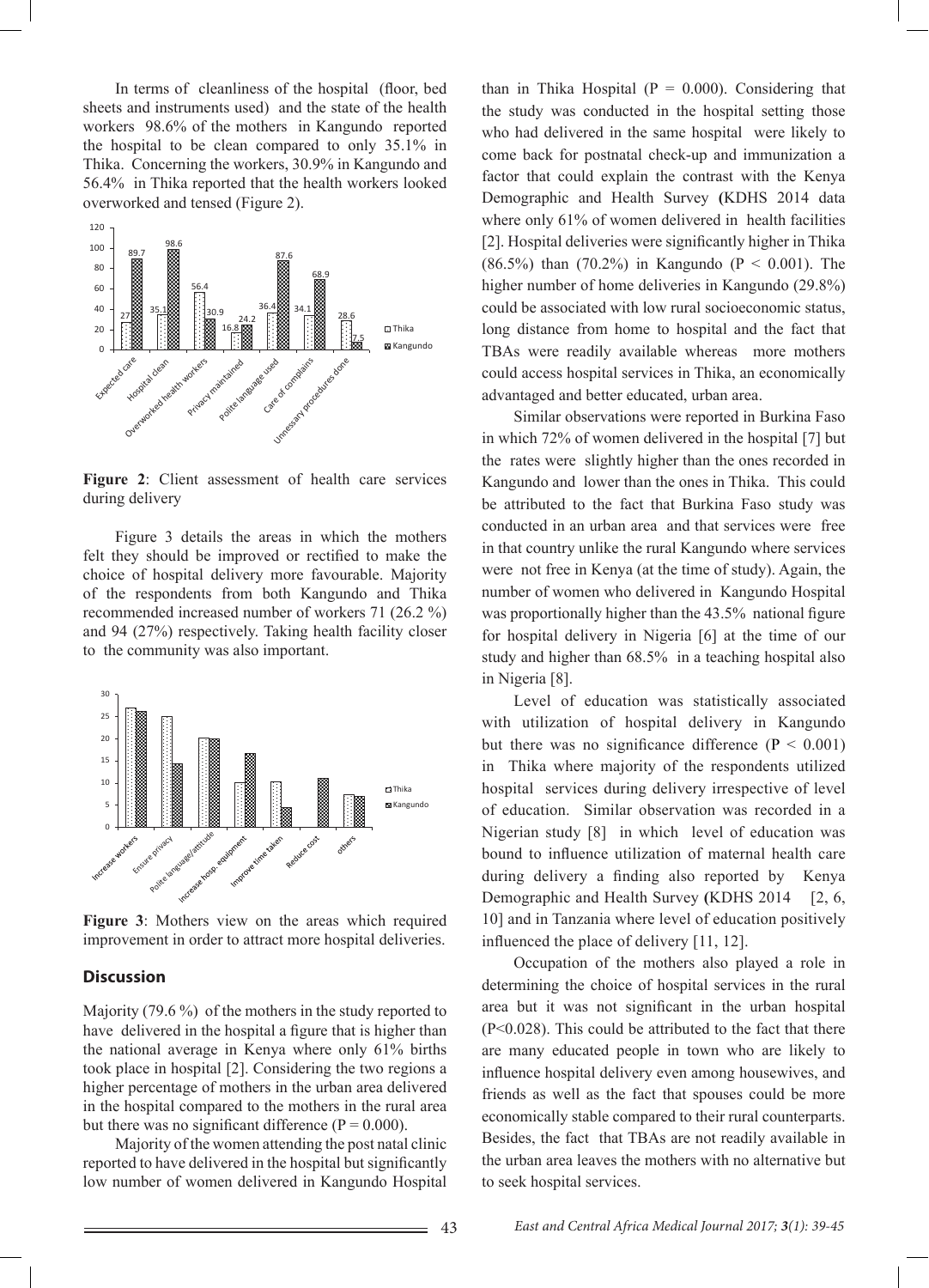Size of the house in Thika was also a determining factor to hospital delivery in which the larger the number of rooms the higher the proportion of women who delivered in the hospital. Higher utilization of hospital services in the urban could be influenced by the fact that the size of the house in the urban area is a true representative of the economic status of the individual compared to rural area where majority of the people live in their homes rather than the rental houses in towns [2]. Those who lived in self-contained houses (96.3%) were more likely to seek hospital services than those who lived in one room (86.3%). Other studies also conducted in Kenya made similar observations [11, 13].

 The gestation period at which mothers started visiting the antenatal clinic was significant in Kangundo Hospital (P<0.014). Those who started visiting the clinic before week 16 of gestation (79.4%) were more likely to choose to deliver in the hospital compared to those who visited the clinic for the first time after week 36 of gestation (43.8%). Our data compares favorably with the findings of Kenya Demographic and Health Survey 2008/9 [13].

 Attitude of health workers towards the mothers during delivery and the mothers' views of the hospital environment were also important determinants of the choice for hospital or home delivery. In Kangundo Hospital, those who viewed the health worker as friendly (83.7%) and acceptable (70.5%) were more likely to utilize the hospital as compared to those who viewed them as uninterested (30%) and harsh (42%). In the rural area about 81% of those who felt that hospital was a comfortable place for delivery delivered in the hospital compared to about 87% in urban area.

 The condition of the hospital was also an important factor for the choice of hospital services in which significantly higher proportion  $(P = 0.000)$  of mothers in the rural hospital (98.6%) reported the facility to be clean compared to the urban area (35.1%). Overworked personnel could compromise on the cleanliness of a facility as 56.4% of the mothers in Thika reported the workers to be overworked and stressed as compared to those in Kangundo, reported by only 30.9% ( $P = 0.001$ ).

 Distance from the hospital was also important in the choice for hospital services. In Thika, those who lived more than four kilometers away from the hospital (85.4%) compared to only 63.8% in Kangundo hospital who utilized hospital services. This was also reflected in the ability to raise transport fare which was easier in the urban than in the rural setting. Our study compares favorably with Bukina Faso one where those living within 5 kilometers of the hospital were found to be utilizing the hospital more [7]. Majority of the mothers who had utilized the hospital delivery before were more likely to deliver in the hospital compared to those who were using hospital for the first time. Mothers recorded their concern over the factors which discourage them from choosing hospital delivery in favour of home delivery and they

were ready for hospital delivery on improvement of such negative condition, thus a reduction of maternal mortality. There was a glaring need to increase the number health workers, to have health facilities closer to the communities and to ensure privacy of the mothers.

## **Conclusions**

The proportion of hospital deliveries was higher in urban than in rural area, a situation that could be attributed to socioeconomic factors, level of education, distance from the public hospital, previous deliveries in the hospital, number of visits to antenatal clinics and gestation period when the mother started visiting the clinic. Negative attitude of the healthcare givers towards the mothers, poor quality of obstetric care in the previous deliveries, inadequate obstetric care facilities, and poor hospital hygiene were also important factors that lead to the choice of hospital or home deliveries.

 Mothers recorded their concern on the factors which discourage them from choosing hospital delivery in favour of home delivery and they were ready for hospital delivery on improvement of such negative condition, thus a reduction of maternal mortality. Similarly, enforcement of national policy on TBAs would be essential in achieving the WHOSustainable Development Goals that no country should have an MMR higher than 140 deaths per 100 000 live births .

## **References**

- 1. World Health Organization (WHO). Trends in Maternal Mortality: 1990 to 2015 Estimates by WHO, UNICEF, UNFPA, The World Bank and the United Nations Population Division. WHO 2015. *http://www.who.int/reproductivehealth/ publications/monitoring/maternalmortality*-
- 2. KDHS and ICF-Macro. Kenya Demographic and Health Survey. Calverton, Maryland: Kenya National Bureau of Statistics and ICF Macro, 2014. KDHS 2014. *http://dhsprogram.com/pubs/pdf/ PR55/PR55.pdf*
- 3. WHO, UNICEF, UNFPA and World Bank Estimates, (2012).Trends in maternal deaths 1990 to 2010.
- 4. Bourbonnais N. (2013). Implementing free maternal health care in Kenya. Challenges, Strategies and Recommendations-KNHCR.
- 5. Kaingu CK, Achieng JO and Kanui TI. Practices of traditional birth attendants in Machakos District, Kenya. *J. Ethnopharmacol*. 2011; doi:10.1016/j. jep.2011.05.044
- 6. Babalola S and Fatusi A. Determinants of use of maternal health services in Nigeria looking beyond individual and household factors. *BMC Pregnancy Childbirth*. 2009; (9) 43. https://doi. org/10.1186/1471-2393-9-43.